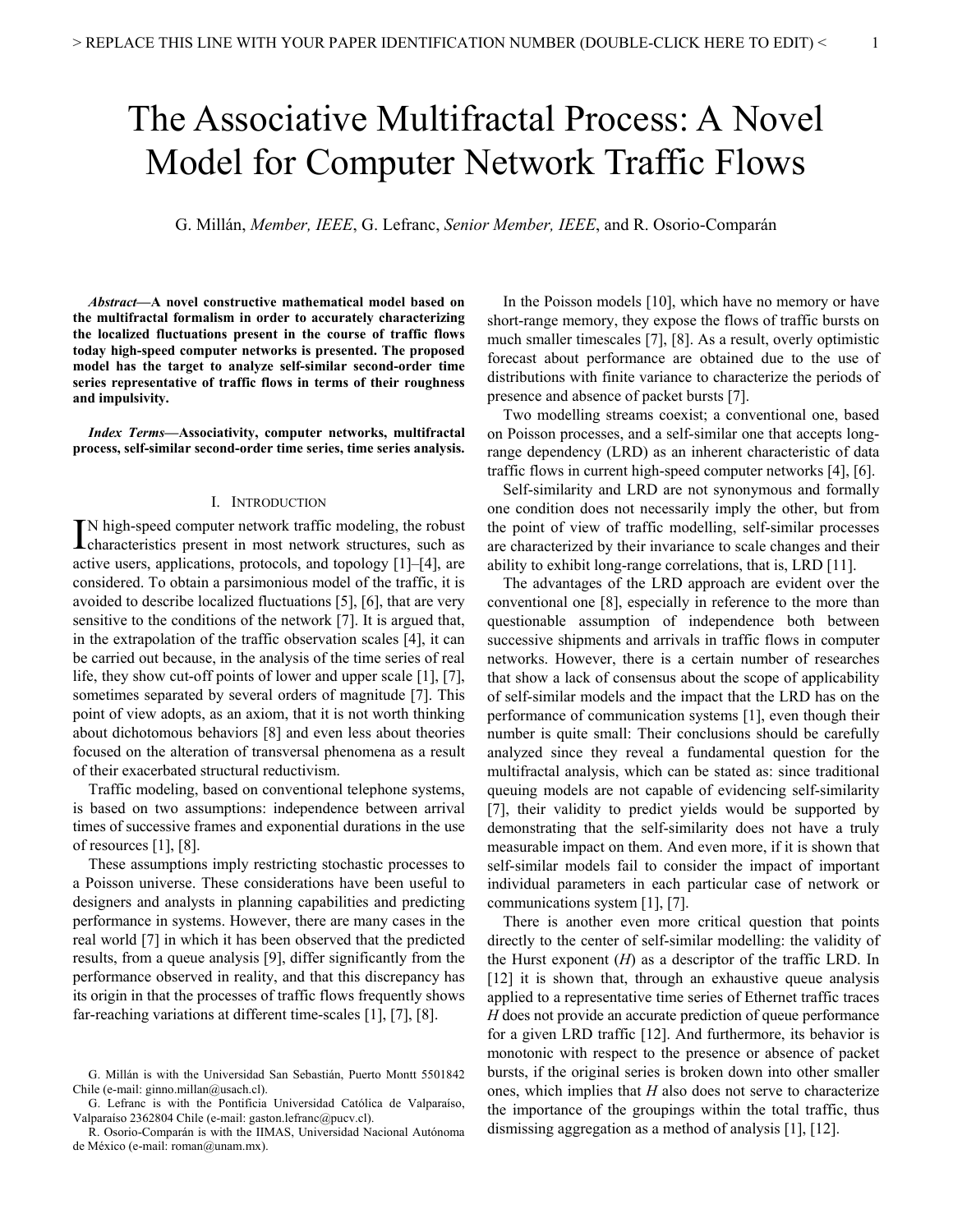These questions find an answer in the analysis of behavior on a small scale [7], [8], a product that, quite the opposite of what happens with the large-scale analysis, this considers the localized fluctuations in the course of the samples of the time series representative of the traffic flows of traffic and does not discriminate them in favor of more robust singularities [7].

Specifically, it is about the use of the multifractal formalism understood as a set of coordinated fractal varieties capable of characterizing the evolution of a phenomenon that exhibits self-similarity at different observation scales to study traffic flows [8].

#### II. STRUCTURE OF THE PROPOSED MODEL

The original On/Off model provides detailed information on the generation of traffic from both individual and aggregated sources [13].

Then, it is proposed a generalization of its properties through the introduction of the multifractal On/Off model concept.

## *A. The On/Off Model*

An On/Off process alternates between two states: On during which a source generates traffic with an *Aj* rate and Off during which the source does not generate traffic.

Then, being  $X_i$  and  $Y_i$  the durations of the *j*th On and Off states, respectively, an conventional On/Off process is defined by the expression

$$
S(t) = \sum_{j=0}^{\infty} A_j \, 1_{[S_j, S_j + X_j]}(t), \ \forall t \ge 0, \ j \in \mathbb{Z}, \tag{1}
$$

with 
$$
I_j(t) = 1_{[S_j, S_j + X_j]}(t)
$$
, then  
\n
$$
S(t) = \sum_{j=0}^{\infty} A_j I_j(t), \ \forall t \ge 0, \ j \in \mathbb{Z},
$$
\n(2)

where is verified that

 *Sj*: Regenerative point [14]. Indicates the occurrence of the *j*th state On, defined by

$$
S_j = S_0 + \sum_{i=1}^{j} (X_i + Y_i), \quad \forall j \ge 1,
$$
 (3)

where  $S_0$  is the beginning of the observation time and it is accepted that  $S_0 = 0$ .

•  $I_i(t)$ : Indicator function;  $I_i(t) = 1$  for  $t \in [l_1, l_2)$ , where  $l_1$  and  $l_2$  are fixed values according to the On states.

In the On/Off model, each  $X_i$ ,  $Y_i$  are assumed independently and identically distributed according to whether the hyperbolic tail distribution presents or not finite variance.

The Hurst exponent of an On/Off model according to (1) is given by the expression [15]

$$
H = \frac{3 - \min\{\alpha_0, \alpha_1\}}{2},\tag{4}
$$

where  $\alpha_0$  and  $\alpha_1$  are the tail indices of the durations of the On and Off states, respectively. If the durations of the On and/or Off states have finite variance, the index of their queue is taken with a value of 2 when (2) is applied.

The original On/Off process given by (1) is self-similar if  $1/2 < H < 1$ , which implies that the shorter duration of one of the states (On or Off) presents a hyperbolic tail distribution so that the On/Off is self-similar.

# *B. The On/Off Multifractal Model*

Let  $\Theta(t)$  be a conventional On/Off process given by (1). It is said that  $\Theta(t)$  is an Associative Multifractal Process,  $\Theta_{AM}(t)$ , if the durations of the On and Off,  $X_i$  and  $Y_j$  states, respectively, are hyperbolically distributed with density functions given by  $f_1(x)$ ,  $f_0(x)$ , respectively, and such that

$$
\Theta_{AM}(x): f_i(x) = x^{-(\alpha_i+1)}, \ \alpha_i \in (1,2), \ i = 0,1,
$$
 (5)

where  $f_0(t) = f_1(t) = 0$  for  $t = 0$ , and time means of On and Off states, both finite, are given by  $\mu_1 = E\{X_i\}$  and  $\mu_0 = E\{Y_i\}$ . *1) Comments About (5)* 

In the statement of  $(5)$  it is necessary to emphasize that

- 1. The expected value of a stochastic process governed by (5) is given by  $E\{\Theta_{AM}(x)\} = \mu_1/(\mu_0 + \mu_1)$ .
- 2. It is assumed that the traffic generation rate is constant in the individual On states, for the different compound On states, that is,  $A_i = c$ ,  $\forall i$ .

3. Applying the previous condition in (2) we obtain

$$
\Theta_{AM}(t) = c \sum_{j=0}^{\infty} I_j(t), \quad \forall t \ge 0.
$$
 (6)

4. According to [16] the Power Spectral Density (PSD) for (1) is given by

$$
PSD[S(t)] = E{S(x)}\delta\left(\frac{\omega}{2\pi}\right) +
$$
  

$$
\frac{2/\omega^2}{\mu_0 + \mu_1} \text{Re}\left\{\frac{[1 - F_0(-j\omega)][1 - F_1(-j\omega)]}{1 - F_0(-j\omega)F_1(-j\omega)}\right\},
$$
(7)

where  $F_0(-j\omega)$  and  $F_1(-j\omega)$  are the characteristic functions of  $f_0(x)$  and  $f_1(x)$ , respectively, and  $\delta(\cdot)$  the Dirac function. Thus, for (5), (7), replacing  $E\{\Theta_{AM}(x)\}\$ according to the first consideration, becomes

$$
PSD[\Theta_{AM}(t)] = \frac{\mu_1}{\mu_0 + \mu_1} \delta\left(\frac{\omega}{2\pi}\right) +
$$
  

$$
\frac{2\omega^{-2}}{\mu_0 + \mu_1} \text{Re}\left\{\frac{[1 - F_0(-j\omega)][1 - F_1(-j\omega)]}{1 - F_0(-j\omega)F_1(-j\omega)}\right\}.
$$
 (8)

Result that highlights the coherence between the structure of the  $\Theta_{AM}(t)$  processes and a well-known theory such as the multifractal theory [17], in addition to accounting for the flexibility of the original On/Off approach of [13] as regards aggregate traffic representation is concerned.

5. An important subclass distribution that shows a regular variation are the hyperbolic-tailed distributions, which have a survival function according to

$$
F_s(x) = C x^{-\beta} G(x), \text{ when } x \to \infty,
$$
 (9)

where  $G(x)$  is a slowly varying function and  $0 \le \beta \le 2$ . With the above for (5) it is verified that: If the durations of the On and Off periods are Zipf distributed with reliability functions given by  $F_{S1}(x; \alpha_1, k_1)$ ,  $F_{S0}(x; \alpha_0, k_0)$ , respectively. Then, for  $\omega \rightarrow 0^+$ , from (8) we have the expression [18]

$$
S(\omega) \approx W_0 \omega^{\alpha_0 - 2} + W_1 \omega^{\alpha_1 - 2},\tag{10}
$$

where  $W_0, W_1 \in \mathbb{R}^+ - \{0\}$ .

6. It is possible to simplify (10) without loss of generality as follows

$$
S(\omega) \approx W \omega^{\alpha - 2}, \text{ where } \alpha = \min\{\alpha_0, \alpha_1\}. \tag{11}
$$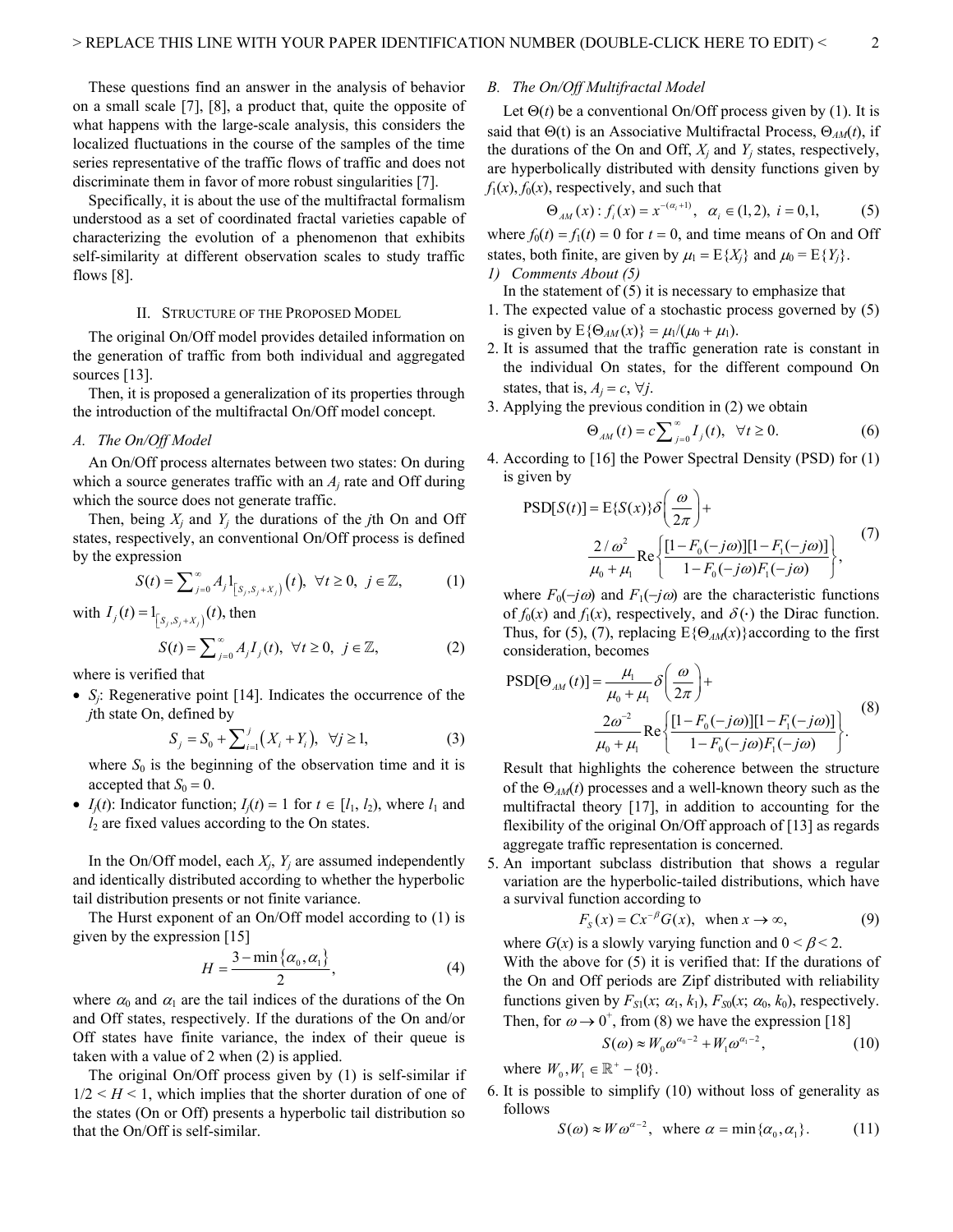7. From [19] it is known that a random process *X* with finite second-order statistics is stationary with LRD in the sense of its autocorrelation, if its autocorrelation function,  $R_{xx}(k)$ , satisfies asymptotically that

$$
\lim_{k \to \infty} \left[ R_{xx}(k) / k^{-\beta} \right] = C_A,\tag{12}
$$

where  $0 < \beta < 1$ , with  $\beta = 2 - 2H$ ; and  $C_A > 0$ .

An equivalent definition of LRD is described in [20] based on the process spectrum: a process has LRD if this spectrum satisfies

$$
\lim_{\lambda \to 0} \Big[ f(\lambda) / \Big( C_s \, |\lambda|^{-\beta} \Big) \Big] = 1, \quad \text{with } C_s < 0. \tag{13}
$$

8. Then, an On/Off process given by (5) Pareto distributed On and Off periods with tail indices  $\alpha_1$  and  $\alpha_0$ , respectively, is LRD in the sense of (13) if

$$
\lim_{\lambda \to 0} \left[ f(\lambda) / \left( C_s \, |\, \lambda|^{-\beta} \right) \right] = 1,\tag{14}
$$

where  $C_s \in \mathbb{R}^+$  – {0} and *H* given by (4).

#### III. THE ASSOCIATIVE MULTIFRACTAL PROCESS MODEL

In Section II the mathematical foundations that make up the structure of the model were delivered (see (5)). It corresponds to involve an  $\Theta_{AM}(x)$  process with the sources that make up a high-speed computer network.

## *A. General Modeling Condition*

Being  $X_i$  and  $Y_j$  the durations of the On and Off states, for modeling purposes the following conditions are assumed

- 1. The processes  $X_j$  and  $Y_j$  [21] are independent and identically distributed with reliability functions given by  $F_{S1}(x; \alpha_1, k_1)$ ,  $F_{S0}(x; \alpha_0, k_0)$ , with  $1 < \alpha_0 < 1$ ,  $1 < \alpha_1 < 2$ , respectively.
- 2. The traffic generation rate,  $A_j$ , during the processes  $X_j$  is independent and identically distributed of Bounded Pareto with reliability function  $F_{SB}(x; \alpha_B, k_B)$  independent of the durations of the On and Off states.

## *B. Previous General Comments*

It is necessary to establish the following guidelines, which are valid in the general context of the model

- 1. The use of heavy-tail distributions for the durations of the On and Off states is based on the observations of [21], which suggest that the On and/or Off states can be very long with a high probability.
- 2. If the durations of the On and Off states are considered to be heavy-tail distributed with finite variance, the overlap of many sources will behave as short-range dependent traffic, which conflicts with the precepts and conclusions of [22], and therefore on with the basis of this research.
- 3. The Bounded Pareto distribution, in terms of its reliability function, is defined by [18]

$$
F_{SB}(x; \alpha_B, k_B) = F_{SB}(x; \alpha_B, k_B)(1 - u_B(x - B))
$$
  
= 
$$
\begin{cases} (k_B / x)^{\alpha_B}, & k_B \le x \le B \\ 1, & x < k_B \\ 0, & x > B \end{cases}
$$
 (15)

where  $u_B(\cdot)$  unit step function and *B* cut-off limited imposed on the random variable.

Furthermore, from [18] the Bounded Pareto function has the following density probability function

$$
f_{SB}(x; \alpha_B, k_B) = f(x; \alpha_B, k_B)(1 - u_B(x - B)) +
$$
  
\n
$$
F(x; \alpha_B, k_B) \delta(x - B)
$$
  
\n
$$
= f(x; \alpha_B, k_B)(1 - u_B(x - B)) +
$$
  
\n
$$
k_B^{\alpha_B} x^{-\alpha_B} \delta(x - B),
$$
\n(16)

where  $f_{SB}(\cdot)$ ,  $F_{SB}(\cdot)$  Pareto probability density and reliability functions, respectively, and  $\delta(\cdot)$  is the Dirac delta function.

4. The existence of cut-off limit *B* causes the Bounded Pareto distribution, in contrast to the Pareto distribution, to have finite variance.

#### *C. Traffic Generated by a Source*

It is considered a source that alternates between On and Off states governed by (5). During the On states the traffic source generates traffic with constant rate  $A_i$  and during the Off states the source it remains silent.

Then, the probability density function of the process  $\Theta_{AM}(t)$ of (6) under the modeling conditions established in Subsection A, is defined by

$$
f_{S\Theta_{AM}(x)}(x;\alpha,k_B,B,\mu_0,\mu_1) = \mu_0(\mu_0 + \mu_1)^{-1}\delta(x) + \mu_1(\mu_0 + \mu_1)^{-1}f_{SB}(x;\alpha_B,k_B),
$$
 (17)

with  $\mu_1$  and  $\mu_0$  defined in (5).

## *D. Traffic Generated by Multiple Sources*

*1) Recapitulation. General Modeling Considerations* 

In the approach of (1) it is specified that  $A_i$  is the rate with which the *j*th source generates traffic during On states, which have a duration determined by *Xj* process.

This idea is later reflected in (5) originating (6) under the following three key modelling assumptions

- 1. The transmission rate in the individual On states is constant for the different compound On states, that is,  $A_i = C \ \forall j$ , to obtaining (6).
- 2. The durations of the On and Off states, given by  $X_i$  and  $Y_i$ , respectively, are distributed with a heavy- tail with density functions  $f_1(x)$  and  $f_0(x)$ , respectively, which gives rise to the associative multifractal process  $\Theta_{AM}(x)$  from (5), where it is agreed that  $f_0(t) = f_1(t) = 0$  for  $t < 0$ .
- 3. The means of the durations of the On and Off states;  $\mu_1$  and  $\mu_0$ ,  $(\mu_1 = E\{X_i\}, \mu_0 = E\{Y_i\})$ , respectively, are finite, a fact by which the expected value of a process governed by (5) is given by  $E{\Theta_{AM}(t)} = \mu_1/(\mu_0 + \mu_1)$ .

The previous assumptions in conjunction with the definition of a Bounded Pareto distribution in terms of its reliability function with upper cut-off limit *B* (see (15)), give rise to (17), under the general modeling conditions given by Subsection A, expression that governs the probability density function of the  $\Theta_{AM}(x)$  model when it is a source.

The model for a source in terms of its density function (see (17)) determines the regime that each source follows to inject traffic into the network. Then, for the case of multiple sources, it is necessary to consider the capacity of the link over which the composite traffic flows from *n* sources are sent.